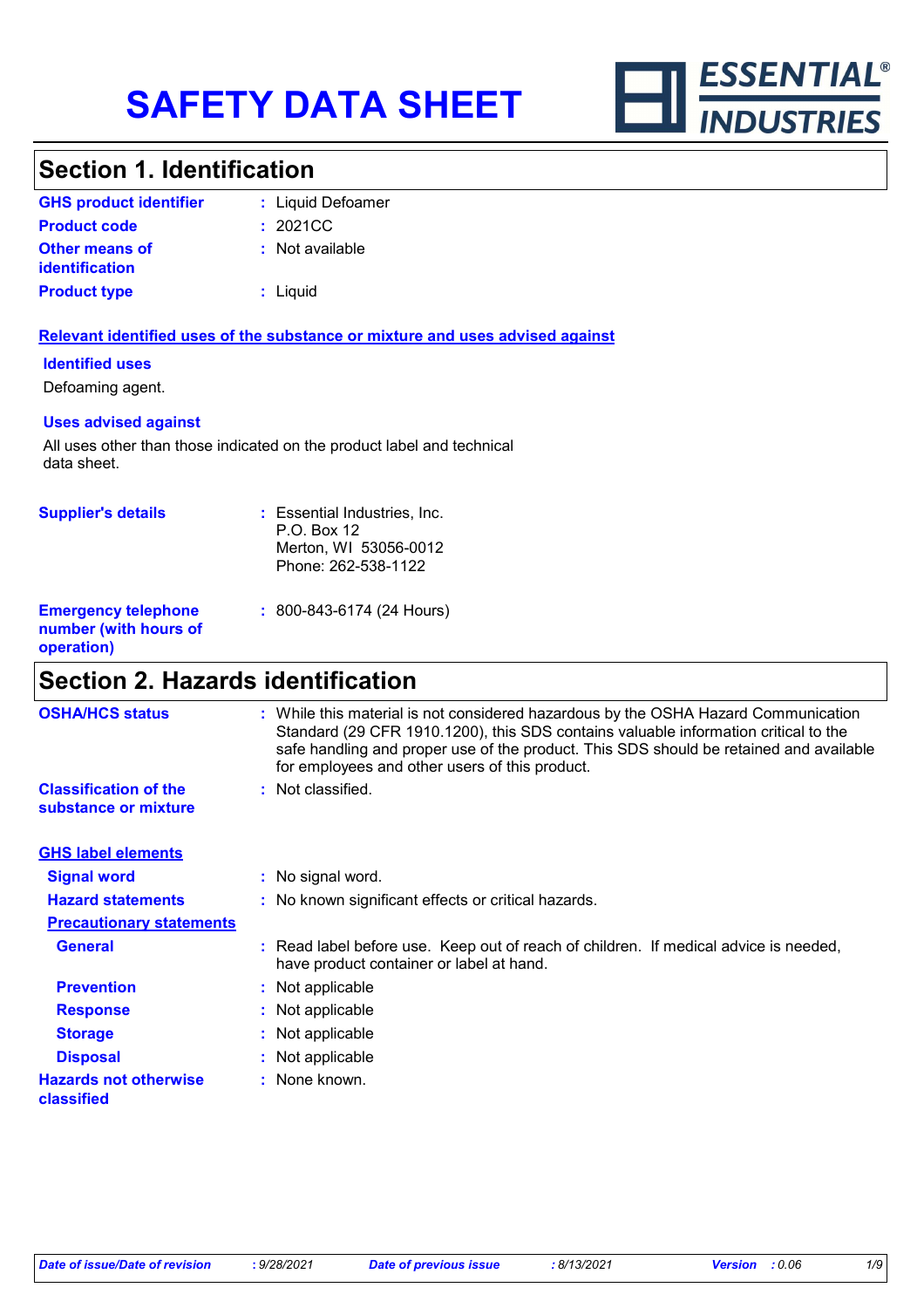### **Section 3. Composition/information on ingredients**

#### **Substance/mixture :**

: Mixture

| <b>Ingredient name</b>         |    | <b>CAS number</b> |
|--------------------------------|----|-------------------|
| Siloxanes and Silicones, di-Me | ≲3 | 63148-62-9        |

Any concentration shown as a range is to protect confidentiality or is due to batch variation.

**There are no additional ingredients present which, within the current knowledge of the supplier and in the concentrations applicable, are classified as hazardous to health or the environment and hence require reporting in this section.**

**Occupational exposure limits, if available, are listed in Section 8.**

### **Section 4. First aid measures**

### **Description of necessary first aid measures**

| <b>Eye contact</b>  | : Immediately flush eyes with plenty of water, occasionally lifting the upper and lower<br>eyelids. Check for and remove any contact lenses. Get medical attention if irritation<br>occurs.                                                                                                                                                            |
|---------------------|--------------------------------------------------------------------------------------------------------------------------------------------------------------------------------------------------------------------------------------------------------------------------------------------------------------------------------------------------------|
| <b>Inhalation</b>   | : Remove victim to fresh air and keep at rest in a position comfortable for breathing. Get<br>medical attention if symptoms occur.                                                                                                                                                                                                                     |
| <b>Skin contact</b> | : Flush contaminated skin with plenty of water. Remove contaminated clothing and<br>shoes. Get medical attention if symptoms occur.                                                                                                                                                                                                                    |
| <b>Ingestion</b>    | : Wash out mouth with water. Remove victim to fresh air and keep at rest in a position<br>comfortable for breathing. If material has been swallowed and the exposed person is<br>conscious, give small quantities of water to drink. Do not induce vomiting unless<br>directed to do so by medical personnel. Get medical attention if symptoms occur. |

#### **Most important symptoms/effects, acute and delayed**

### **Inhalation <b>:** No known significant effects or critical hazards. **Ingestion :** No known significant effects or critical hazards. **Skin contact :** No known significant effects or critical hazards. **Eye contact :** No known significant effects or critical hazards. **Over-exposure signs/symptoms Skin contact Ingestion Inhalation :** No specific data. No specific data. **:** No specific data. **: Eye contact :** No specific data. **Potential acute health effects Indication of immediate medical attention and special treatment needed, if necessary**

### **Protection of first-aiders :** No action shall be taken involving any personal risk or without suitable training. **Notes to physician <b>:** Treat symptomatically. Contact poison treatment specialist immediately if large quantities have been ingested or inhaled. **Specific treatments :** No specific treatment.

#### **See toxicological information (Section 11)**

# **Section 5. Fire-fighting measures**

| <b>Extinguishing media</b>             |                                                                 |
|----------------------------------------|-----------------------------------------------------------------|
| <b>Suitable extinguishing</b><br>media | : Use an extinguishing agent suitable for the surrounding fire. |
| Unsuitable extinguishing<br>media      | : None known.                                                   |

|  | Date of issue/Date of revision |  |
|--|--------------------------------|--|
|  |                                |  |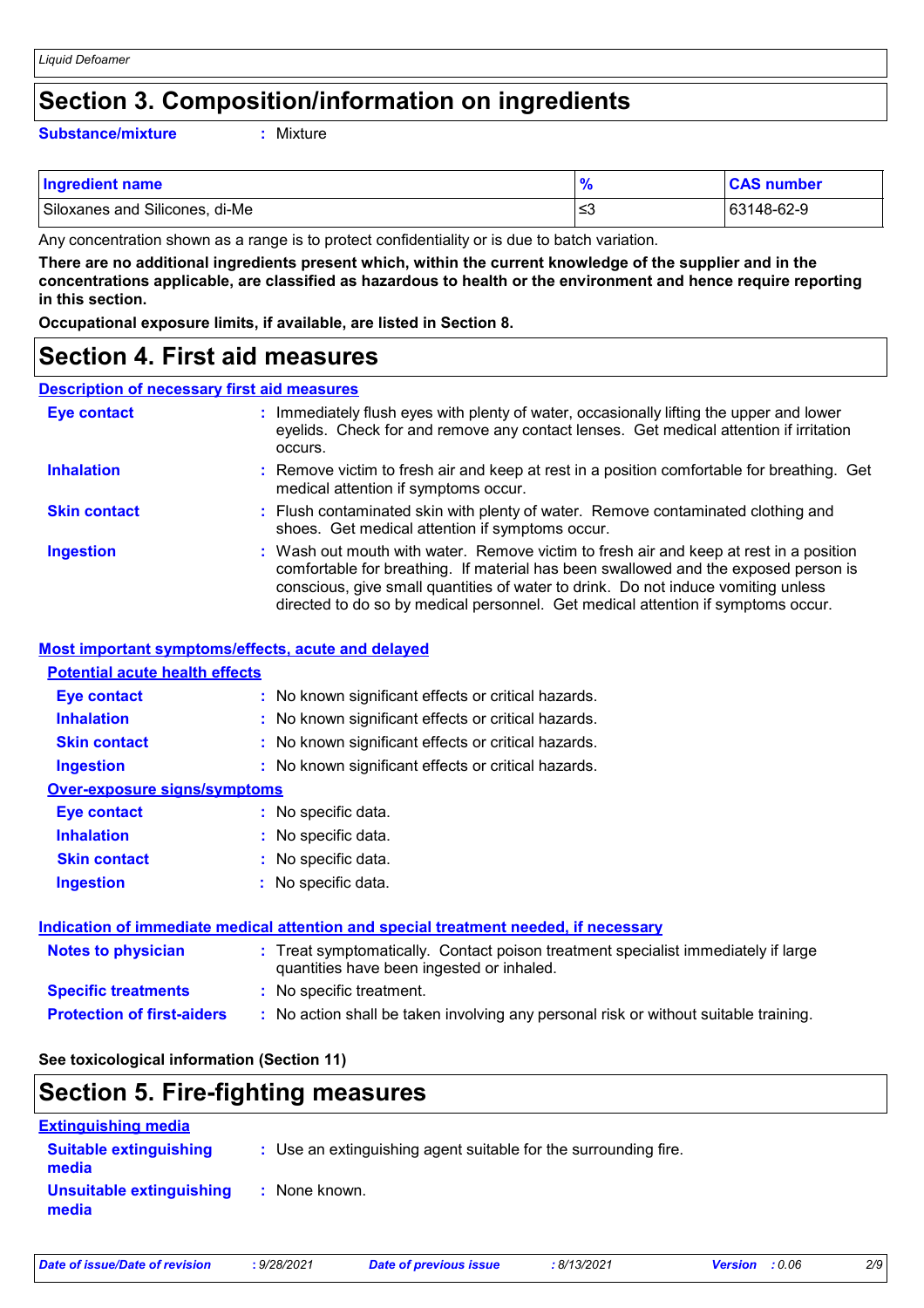# **Section 5. Fire-fighting measures**

| <b>Specific hazards arising</b><br>from the chemical     | : In a fire or if heated, a pressure increase will occur and the container may burst.                                                                                                               |
|----------------------------------------------------------|-----------------------------------------------------------------------------------------------------------------------------------------------------------------------------------------------------|
| <b>Hazardous thermal</b><br>decomposition products       | : No specific data.                                                                                                                                                                                 |
| <b>Special protective actions</b><br>for fire-fighters   | : Promptly isolate the scene by removing all persons from the vicinity of the incident if<br>there is a fire. No action shall be taken involving any personal risk or without suitable<br>training. |
| <b>Special protective</b><br>equipment for fire-fighters | : Fire-fighters should wear appropriate protective equipment and self-contained breathing<br>apparatus (SCBA) with a full face-piece operated in positive pressure mode.                            |

# **Section 6. Accidental release measures**

|                                                       | <b>Personal precautions, protective equipment and emergency procedures</b>                                                                                                                                                                                                           |
|-------------------------------------------------------|--------------------------------------------------------------------------------------------------------------------------------------------------------------------------------------------------------------------------------------------------------------------------------------|
| For non-emergency<br>personnel                        | : No action shall be taken involving any personal risk or without suitable training.<br>Evacuate surrounding areas. Keep unnecessary and unprotected personnel from<br>entering. Do not touch or walk through spilled material. Put on appropriate personal<br>protective equipment. |
| For emergency responders                              | : If specialized clothing is required to deal with the spillage, take note of any information in<br>Section 8 on suitable and unsuitable materials. See also the information in "For non-<br>emergency personnel".                                                                   |
| <b>Environmental precautions</b>                      | : Avoid dispersal of spilled material and runoff and contact with soil, waterways, drains<br>and sewers. Inform the relevant authorities if the product has caused environmental<br>pollution (sewers, waterways, soil or air).                                                      |
| Methods and materials for containment and cleaning up |                                                                                                                                                                                                                                                                                      |
| <b>Small spill</b>                                    | : Stop leak if without risk. Move containers from spill area. Dilute with water and mop up<br>if water-soluble. Alternatively, or if water-insoluble, absorb with an inert dry material and<br>place in an appropriate waste disposal container. Dispose of via a licensed waste     |

|                    | disposal contractor.                                                                                                                                                                                                                                                                                                                                                                                                                                                                                                                                                                       |
|--------------------|--------------------------------------------------------------------------------------------------------------------------------------------------------------------------------------------------------------------------------------------------------------------------------------------------------------------------------------------------------------------------------------------------------------------------------------------------------------------------------------------------------------------------------------------------------------------------------------------|
| <b>Large spill</b> | : Stop leak if without risk. Move containers from spill area. Prevent entry into sewers,<br>water courses, basements or confined areas. Wash spillages into an effluent treatment<br>plant or proceed as follows. Contain and collect spillage with non-combustible,<br>absorbent material e.g. sand, earth, vermiculite or diatomaceous earth and place in<br>container for disposal according to local regulations (see Section 13). Dispose of via a<br>licensed waste disposal contractor. Note: see Section 1 for emergency contact<br>information and Section 13 for waste disposal. |
|                    |                                                                                                                                                                                                                                                                                                                                                                                                                                                                                                                                                                                            |

# **Section 7. Handling and storage**

### **Precautions for safe handling**

| <b>Protective measures</b><br><b>Advice on general</b><br>occupational hygiene   |    | : Put on appropriate personal protective equipment (see Section 8).<br>: Eating, drinking and smoking should be prohibited in areas where this material is<br>handled, stored and processed. Workers should wash hands and face before eating,<br>drinking and smoking. Remove contaminated clothing and protective equipment before<br>entering eating areas. See also Section 8 for additional information on hygiene<br>measures.                                                                                                                            |
|----------------------------------------------------------------------------------|----|-----------------------------------------------------------------------------------------------------------------------------------------------------------------------------------------------------------------------------------------------------------------------------------------------------------------------------------------------------------------------------------------------------------------------------------------------------------------------------------------------------------------------------------------------------------------|
| <b>Conditions for safe storage,</b><br>including any<br><b>incompatibilities</b> | ÷. | Store in accordance with local regulations. Store in original container protected from<br>direct sunlight in a dry, cool and well-ventilated area, away from incompatible materials<br>and food and drink. Keep container tightly closed and sealed until ready for use.<br>Containers that have been opened must be carefully resealed and kept upright to<br>prevent leakage. Do not store in unlabeled containers. Use appropriate containment to<br>avoid environmental contamination. See Section 10 for incompatible materials before<br>handling or use. |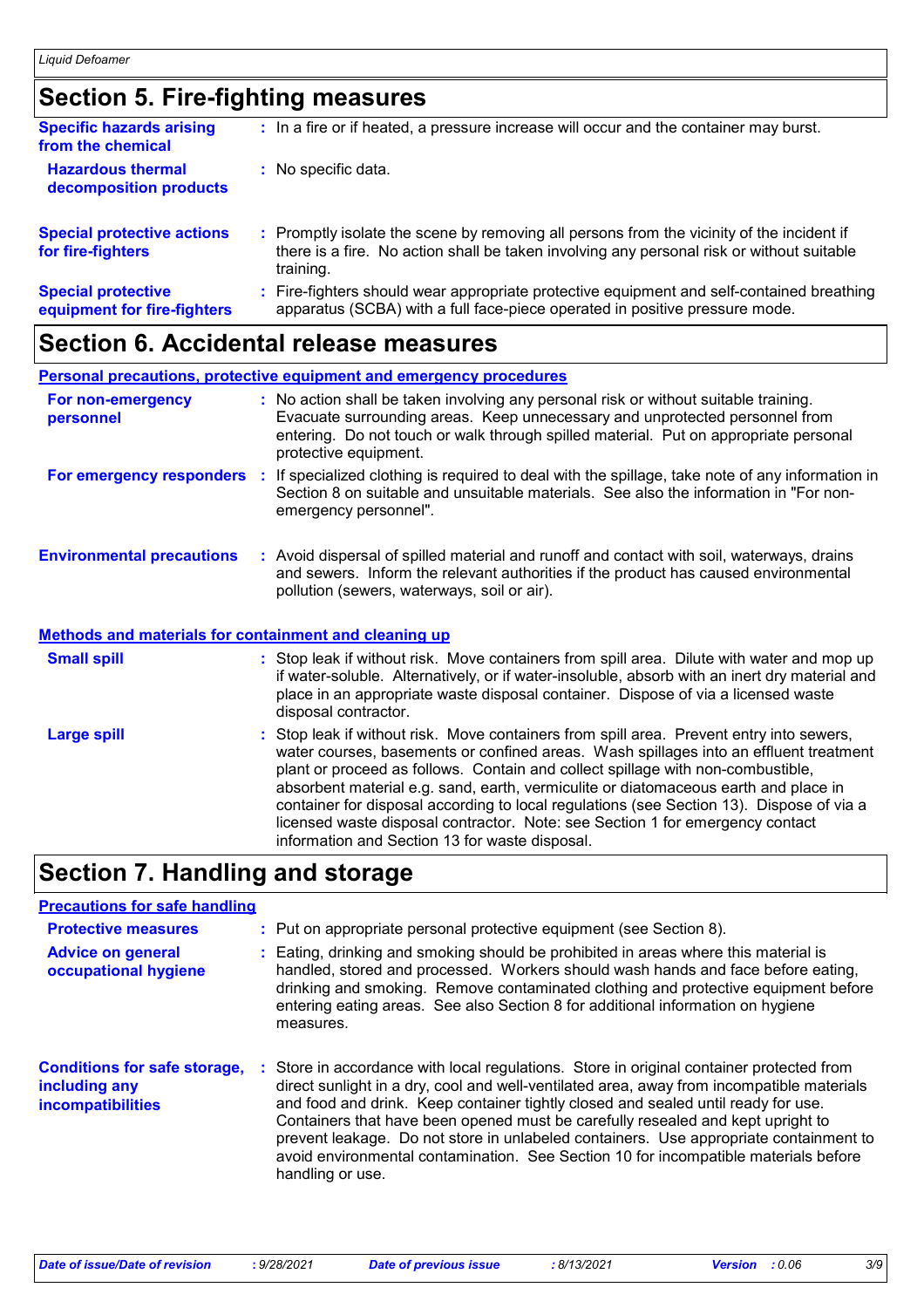# **Section 8. Exposure controls/personal protection**

#### **Control parameters**

### **Occupational exposure limits**

| <b>Ingredient name</b>         | <b>Exposure limits</b> |
|--------------------------------|------------------------|
| Siloxanes and Silicones, di-Me | None.                  |

| <b>Appropriate engineering</b><br><b>controls</b> | : Good general ventilation should be sufficient to control worker exposure to airborne<br>contaminants.                                                                                                                                                                                                                                                                                           |  |
|---------------------------------------------------|---------------------------------------------------------------------------------------------------------------------------------------------------------------------------------------------------------------------------------------------------------------------------------------------------------------------------------------------------------------------------------------------------|--|
| <b>Environmental exposure</b><br><b>controls</b>  | Emissions from ventilation or work process equipment should be checked to ensure<br>they comply with the requirements of environmental protection legislation. In some<br>cases, fume scrubbers, filters or engineering modifications to the process equipment<br>will be necessary to reduce emissions to acceptable levels.                                                                     |  |
| <b>Individual protection measures</b>             |                                                                                                                                                                                                                                                                                                                                                                                                   |  |
| <b>Hygiene measures</b>                           | : Wash hands, forearms and face thoroughly after handling chemical products, before<br>eating, smoking and using the lavatory and at the end of the working period.<br>Appropriate techniques should be used to remove potentially contaminated clothing.<br>Wash contaminated clothing before reusing. Ensure that eyewash stations and safety<br>showers are close to the workstation location. |  |
| <b>Eye/face protection</b>                        | : Safety eyewear complying with an approved standard should be used when a risk<br>assessment indicates this is necessary to avoid exposure to liquid splashes, mists,<br>gases or dusts. If contact is possible, the following protection should be worn, unless<br>the assessment indicates a higher degree of protection: safety glasses with side-<br>shields.                                |  |
| <b>Skin protection</b>                            |                                                                                                                                                                                                                                                                                                                                                                                                   |  |
| <b>Hand protection</b>                            | : Chemical-resistant, impervious gloves complying with an approved standard should be<br>worn at all times when handling chemical products if a risk assessment indicates this is<br>necessary.                                                                                                                                                                                                   |  |
| <b>Body protection</b>                            | Personal protective equipment for the body should be selected based on the task being<br>performed and the risks involved and should be approved by a specialist before<br>handling this product.                                                                                                                                                                                                 |  |
| <b>Other skin protection</b>                      | Appropriate footwear and any additional skin protection measures should be selected<br>based on the task being performed and the risks involved and should be approved by a<br>specialist before handling this product.                                                                                                                                                                           |  |
| <b>Respiratory protection</b>                     | Based on the hazard and potential for exposure, select a respirator that meets the<br>appropriate standard or certification. Respirators must be used according to a<br>respiratory protection program to ensure proper fitting, training, and other important<br>aspects of use.                                                                                                                 |  |

# **Section 9. Physical and chemical properties**

| <b>Appearance</b>                               |                                                       |
|-------------------------------------------------|-------------------------------------------------------|
| <b>Physical state</b>                           | : Liquid                                              |
| <b>Color</b>                                    | : Light Yellow                                        |
| <b>Odor</b>                                     | $:$ Bland                                             |
| <b>Odor threshold</b>                           | : Not available                                       |
| pH                                              | $: 6.5 \text{ to } 8.5$                               |
| <b>Melting point</b>                            | : $0^{\circ}$ C (32 $^{\circ}$ F)                     |
| <b>Boiling point</b>                            | : $100^{\circ}$ C (212 $^{\circ}$ F)                  |
| <b>Flash point</b>                              | : Closed cup: $>93.334^{\circ}$ C ( $>200^{\circ}$ F) |
| <b>Evaporation rate</b>                         | : Not available                                       |
| <b>Flammability (solid, gas)</b>                | : Not available                                       |
| Lower and upper explosive<br>(flammable) limits | : Not available                                       |
| <b>Vapor pressure</b>                           | $:$ <4 kPa (<30 mm Hg) [room temperature]             |
|                                                 |                                                       |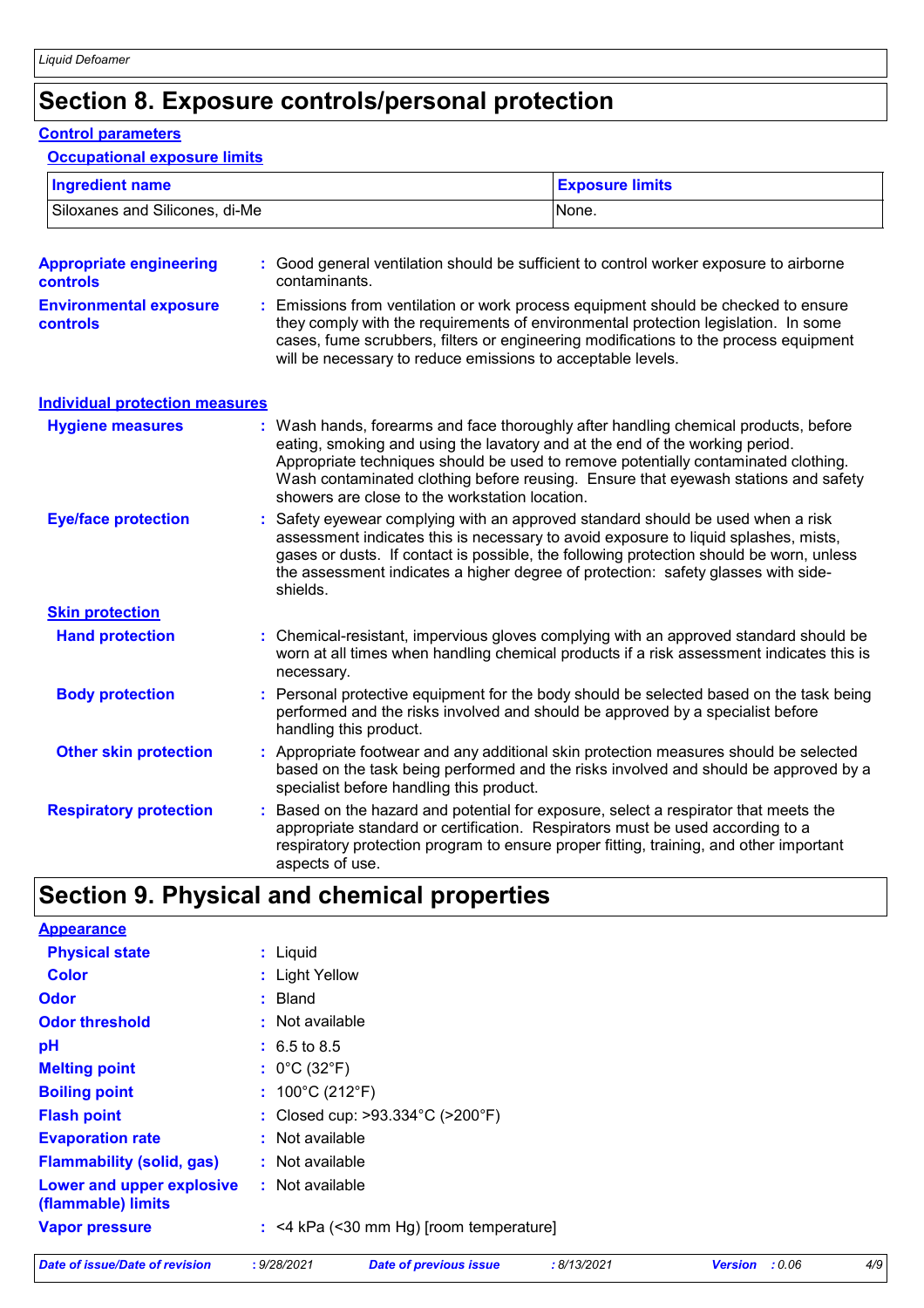# **Section 9. Physical and chemical properties**

| <b>Vapor density</b>                              | : <1 [Air = 1]          |
|---------------------------------------------------|-------------------------|
| <b>Relative density</b>                           | $: 1$ g/cm <sup>3</sup> |
| <b>Solubility</b>                                 | : Not available         |
| <b>Partition coefficient: n-</b><br>octanol/water | : Not available         |
| <b>Auto-ignition temperature</b>                  | : Not available         |
| <b>Decomposition temperature</b>                  | : Not available         |
| <b>Viscosity</b>                                  | : Not available         |
| <b>VOC content</b>                                | $: 1\%$                 |

# **Section 10. Stability and reactivity**

| <b>Reactivity</b>                                   | : No specific test data related to reactivity available for this product or its ingredients.              |
|-----------------------------------------------------|-----------------------------------------------------------------------------------------------------------|
| <b>Chemical stability</b>                           | : The product is stable.                                                                                  |
| <b>Possibility of hazardous</b><br><b>reactions</b> | : Under normal conditions of storage and use, hazardous reactions will not occur.                         |
| <b>Conditions to avoid</b>                          | : No specific data.                                                                                       |
| <b>Incompatible materials</b>                       | : No specific data.                                                                                       |
| <b>Hazardous decomposition</b><br>products          | : Under normal conditions of storage and use, hazardous decomposition products should<br>not be produced. |

# **Section 11. Toxicological information**

### **Information on toxicological effects**

#### **Acute toxicity**

| <b>Product/ingredient name</b>      | <b>Result</b>       | <b>Species</b> | <b>Dose</b> | <b>Exposure</b> |
|-------------------------------------|---------------------|----------------|-------------|-----------------|
| Siloxanes and Silicones, di-<br> Me | <b>ILD50 Dermal</b> | Rat            | >2000 mg/kg |                 |
|                                     | LD50 Oral           | Rat            | >2000 mg/kg |                 |

### **Irritation/Corrosion**

| <b>Product/ingredient name</b>            | <b>Result</b>            | <b>Species</b> | <b>Score</b> | <b>Exposure</b>           | <b>Observation</b>       |
|-------------------------------------------|--------------------------|----------------|--------------|---------------------------|--------------------------|
| Siloxanes and Silicones, di-<br><b>Me</b> | Eyes - Mild irritant     | Rabbit         |              | hours 100<br>mg           | $\overline{\phantom{a}}$ |
|                                           | Eyes - Mild irritant     | Rabbit         |              | 24 hours 100<br>±uL       |                          |
|                                           | Eyes - Moderate irritant | Rabbit         |              | 24 hours 100<br>uL        |                          |
|                                           | Skin - Mild irritant     | Rabbit         |              | <b>24 hours 500</b><br>uL |                          |

### **Sensitization**

Not available

### **Mutagenicity**

Not available

### **Carcinogenicity**

Not available

### **Reproductive toxicity**

Not available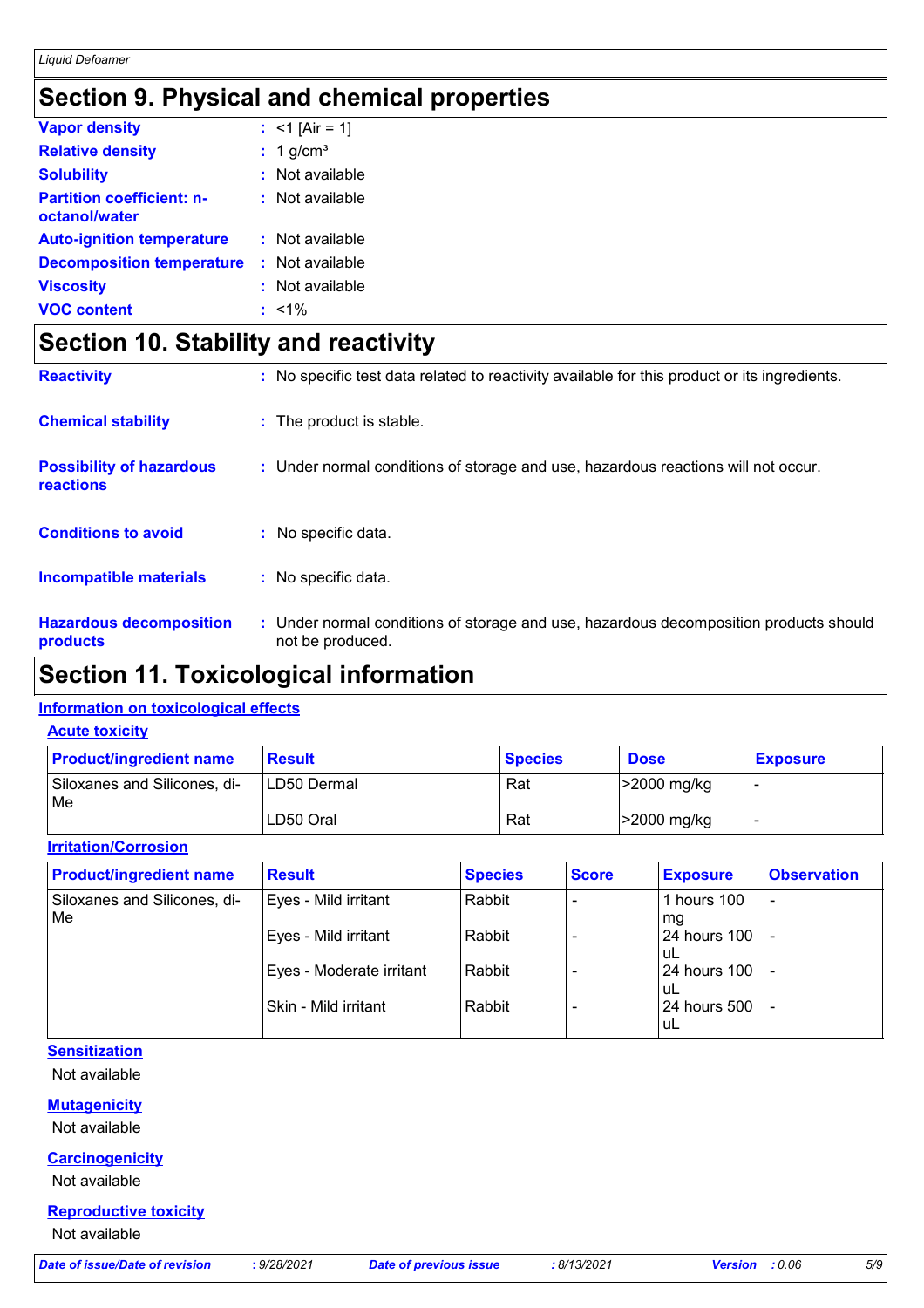# **Section 11. Toxicological information**

| <b>Teratogenicity</b><br>Not available                                     |                                                                                          |
|----------------------------------------------------------------------------|------------------------------------------------------------------------------------------|
| <b>Specific target organ toxicity (single exposure)</b><br>Not available   |                                                                                          |
| <b>Specific target organ toxicity (repeated exposure)</b><br>Not available |                                                                                          |
| <b>Aspiration hazard</b><br>Not available                                  |                                                                                          |
| <b>Information on the likely</b><br>routes of exposure                     | : Not available                                                                          |
| <b>Potential acute health effects</b>                                      |                                                                                          |
| <b>Eye contact</b>                                                         | : No known significant effects or critical hazards.                                      |
| <b>Inhalation</b>                                                          | : No known significant effects or critical hazards.                                      |
| <b>Skin contact</b>                                                        | : No known significant effects or critical hazards.                                      |
| <b>Ingestion</b>                                                           | : No known significant effects or critical hazards.                                      |
|                                                                            | <b>Symptoms related to the physical, chemical and toxicological characteristics</b>      |
| <b>Eye contact</b>                                                         | : No specific data.                                                                      |
| <b>Inhalation</b>                                                          | : No specific data.                                                                      |
| <b>Skin contact</b>                                                        | : No specific data.                                                                      |
| <b>Ingestion</b>                                                           | : No specific data.                                                                      |
|                                                                            | Delayed and immediate effects and also chronic effects from short and long term exposure |
| <b>Short term exposure</b>                                                 |                                                                                          |
| <b>Potential immediate</b><br>effects                                      | : Not available                                                                          |
| <b>Potential delayed effects</b>                                           | : Not available                                                                          |
| <b>Long term exposure</b>                                                  |                                                                                          |
| <b>Potential immediate</b><br>effects                                      | : Not available                                                                          |
| <b>Potential delayed effects</b>                                           | : Not available                                                                          |
| <b>Potential chronic health effects</b>                                    |                                                                                          |
| Not available                                                              |                                                                                          |
| <b>General</b>                                                             | : No known significant effects or critical hazards.                                      |
| <b>Carcinogenicity</b>                                                     | No known significant effects or critical hazards.                                        |
| <b>Mutagenicity</b>                                                        | No known significant effects or critical hazards.                                        |
| <b>Teratogenicity</b>                                                      | No known significant effects or critical hazards.                                        |
| <b>Developmental effects</b>                                               | No known significant effects or critical hazards.                                        |
| <b>Fertility effects</b>                                                   | : No known significant effects or critical hazards.                                      |
| <b>Numerical measures of toxicity</b>                                      |                                                                                          |

# **Acute toxicity estimates**

| <b>Route</b> | <b>ATE value</b> |
|--------------|------------------|
| Oral         | 224618.15 mg/kg  |
| Dermal       | 224618.15 mg/kg  |

| Date of issue/Date of revision |  |
|--------------------------------|--|
|--------------------------------|--|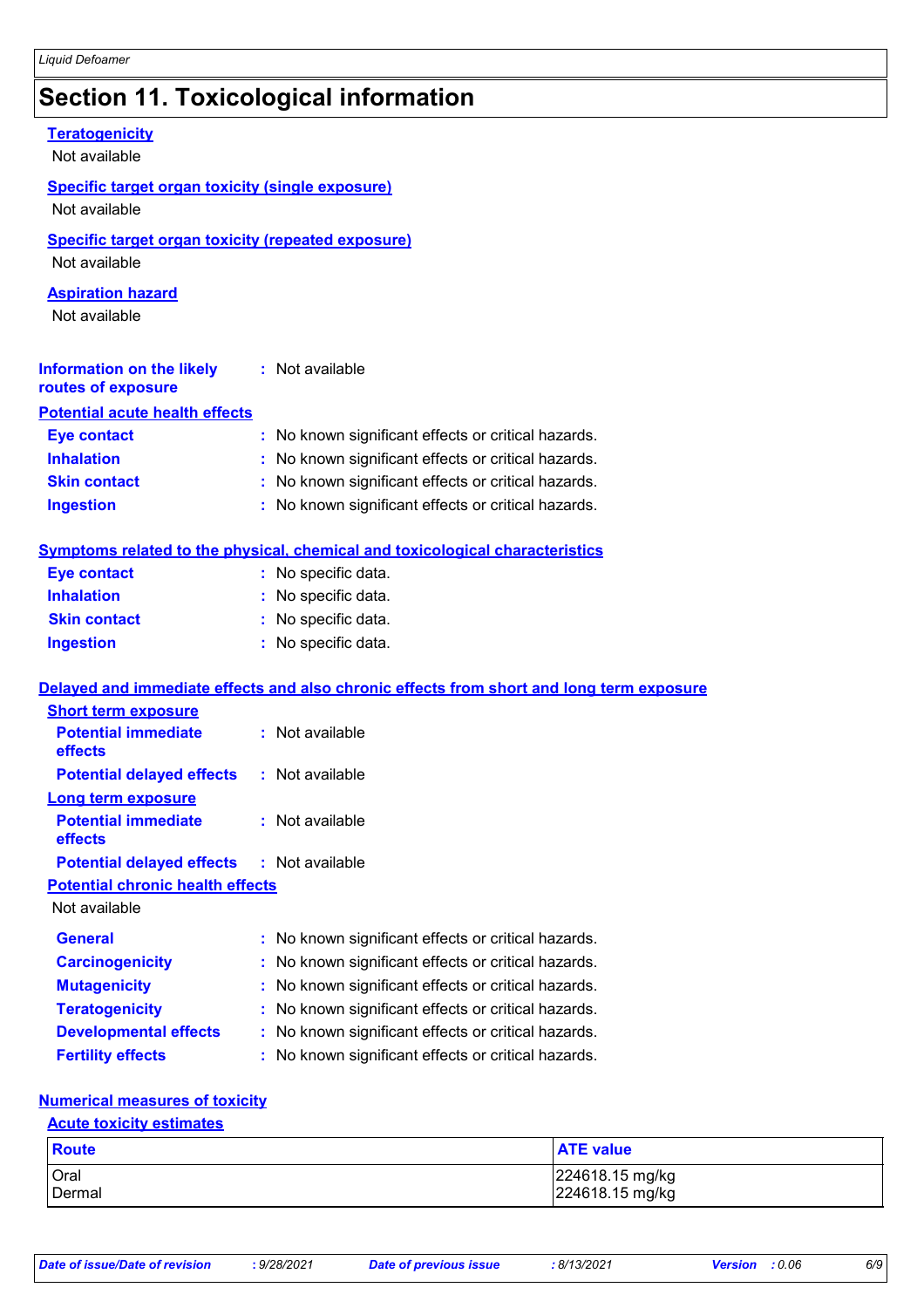# **Section 11. Toxicological information**

# **Section 12. Ecological information**

#### **Toxicity**

| <b>Product/ingredient name</b>      | Result                          | <b>Species</b>                              | <b>Exposure</b> |
|-------------------------------------|---------------------------------|---------------------------------------------|-----------------|
| Siloxanes and Silicones, di-<br> Me | Acute LC50 44.5 ppm Fresh water | Daphnia - Daphnia magna - Instar   48 hours |                 |

#### **Persistence and degradability**

Not available

### **Bioaccumulative potential**

Not available

#### **Soil/water partition coefficient (KOC) :** Not available **Mobility in soil**

**Other adverse effects** : No known significant effects or critical hazards.

### **Section 13. Disposal considerations**

**Disposal methods :**

The generation of waste should be avoided or minimized wherever possible. Disposal of this product, solutions and any by-products should at all times comply with the requirements of environmental protection and waste disposal legislation and any regional local authority requirements. Dispose of surplus and non-recyclable products via a licensed waste disposal contractor. Waste should not be disposed of untreated to the sewer unless fully compliant with the requirements of all authorities with jurisdiction. Waste packaging should be recycled. Incineration or landfill should only be considered when recycling is not feasible. This material and its container must be disposed of in a safe way. Empty containers or liners may retain some product residues. Avoid dispersal of spilled material and runoff and contact with soil, waterways, drains and sewers.

# **Section 14. Transport information**

|                                      | <b>DOT Classification</b> | <b>IMDG</b>   | <b>IATA</b>              |
|--------------------------------------|---------------------------|---------------|--------------------------|
| <b>UN number</b>                     | Not regulated             | Not regulated | Not regulated            |
| <b>UN proper</b><br>shipping name    | $\blacksquare$            |               |                          |
| <b>Transport</b><br>hazard class(es) | $\sim$                    | -             | -                        |
| <b>Packing group</b>                 | $\blacksquare$            | ۰             | $\overline{\phantom{0}}$ |
| <b>Environmental</b><br>hazards      | No.                       | No.           | No.                      |

**Additional information**

**Special precautions for user Transport within user's premises:** always transport in closed containers that are **:** upright and secure. Ensure that persons transporting the product know what to do in the event of an accident or spillage.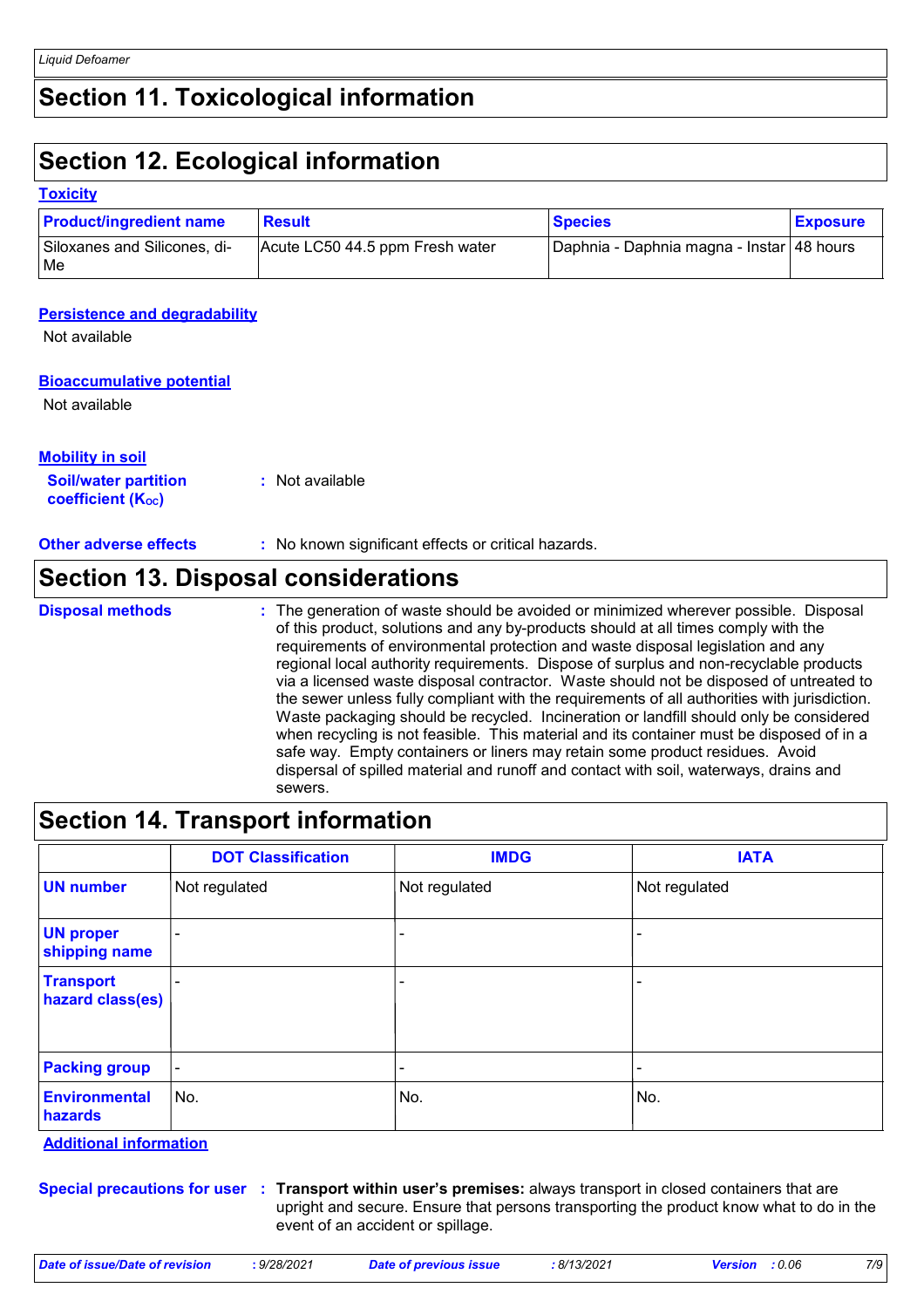# **Section 14. Transport information**

#### **Transport in bulk according :** Not available **to IMO instruments**

# **Section 15. Regulatory information**

**U.S. Federal regulations Clean Air Act Section 112 (b) Hazardous Air Pollutants (HAPs) :** Listed **SARA 311/312 Classification :** Not applicable **Composition/information on ingredients**

| <b>Name</b>                    | <b>Classification</b>               |
|--------------------------------|-------------------------------------|
| Siloxanes and Silicones, di-Me | <b>EYE IRRITATION - Category 2A</b> |

### **Inventory list**

| <b>CANADA INVENTORY</b><br>(DSL)            | : All components are listed or exempted. |
|---------------------------------------------|------------------------------------------|
| <b>United States inventory</b><br>(TSCA 8b) | : All components are active or exempted. |

### **Section 16. Other information**

**Hazardous Material Information System (U.S.A.)**



**Caution: HMIS® ratings are based on a 0-4 rating scale, with 0 representing minimal hazards or risks, and 4 representing significant hazards or risks. Although HMIS® ratings and the associated label are not required on SDSs or products leaving a facility under 29 CFR 1910.1200, the preparer may choose to provide them. HMIS® ratings are to be used with a fully implemented HMIS® program. HMIS® is a registered trademark and service mark of the American Coatings Association, Inc.**

**The customer is responsible for determining the PPE code for this material. For more information on HMIS® Personal Protective Equipment (PPE) codes, consult the HMIS® Implementation Manual.**

### **National Fire Protection Association (U.S.A.)**



**Reprinted with permission from NFPA 704-2001, Identification of the Hazards of Materials for Emergency Response Copyright ©1997, National Fire Protection Association, Quincy, MA 02269. This reprinted material is not the complete and official position of the National Fire Protection Association, on the referenced subject which is represented only by the standard in its entirety.**

**Copyright ©2001, National Fire Protection Association, Quincy, MA 02269. This warning system is intended to be interpreted and applied only by properly trained individuals to identify fire, health and reactivity hazards of chemicals. The user is referred to certain limited number of chemicals with recommended classifications in NFPA 49 and NFPA 325, which would be used as a guideline only. Whether the chemicals are classified by NFPA or not, anyone using the 704 systems to classify chemicals does so at their own risk.**

### **Procedure used to derive the classification**

| Date of issue/Date of revision | : 9/28/2021 | Dat |
|--------------------------------|-------------|-----|
|--------------------------------|-------------|-----|